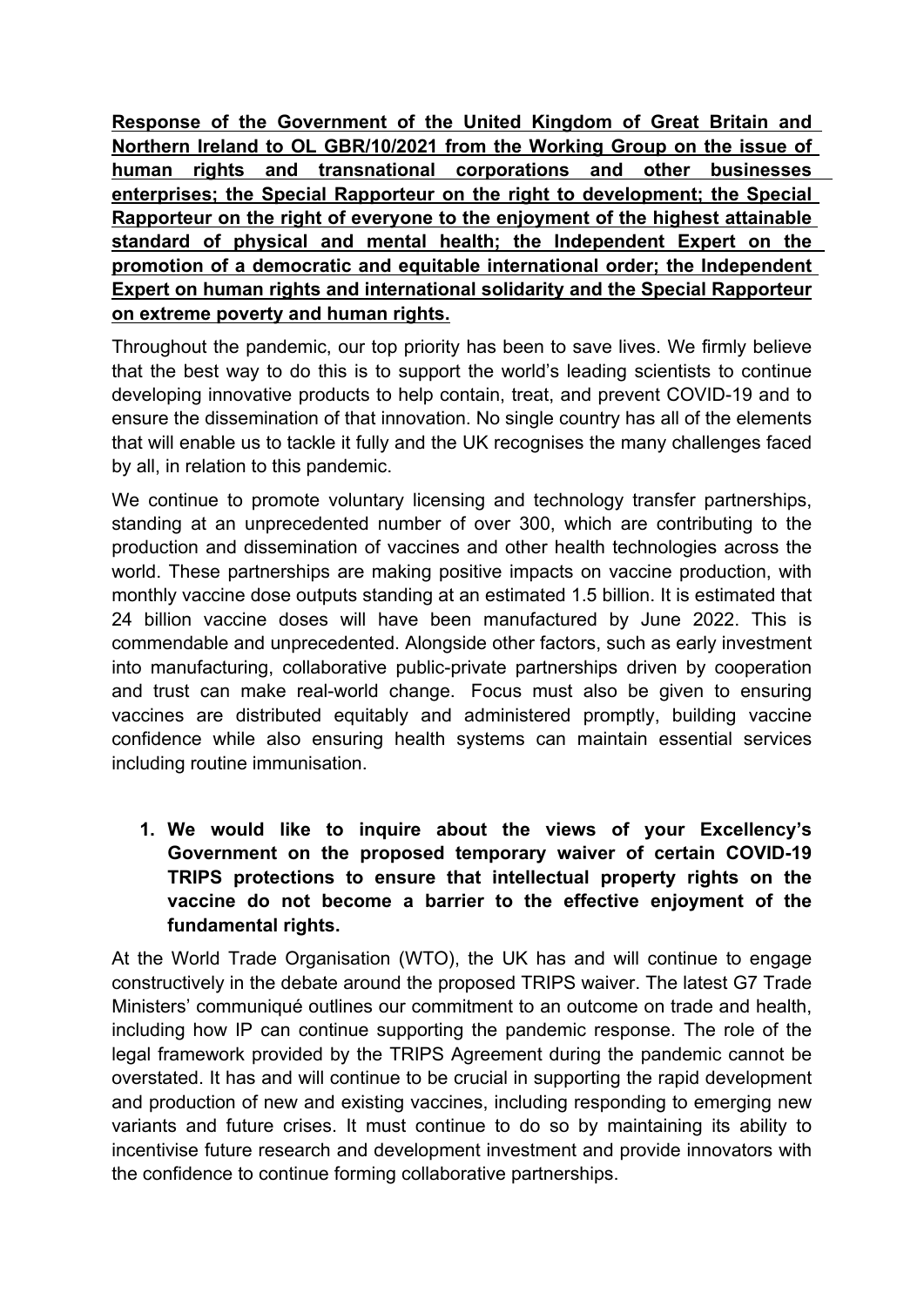We share concerns about the lack of vaccines in many parts of the world and recognise the need to find more ways of ensuring that those vaccines can be delivered effectively. The UK'<sup>s</sup> action to improve global vaccine equity is outlined in the following sections. However, the UK believes that we must focus on the real challenges to vaccine equity, instead of dismantling the intellectual property framework which has helped, and will continue to help, in developing products, contributing positively to the pandemic response. Those challenges include: improving regional manufacturing capabilities and supply constraints; resolving supply chain issues such as export restrictions, tariff measures, trade facilitation; regulatory issues; supporting health systems to get available vaccines in arms; and building vaccine confidence and uptake. We remain open to initiatives which help overcome these challenges, which waiving IP rights do not.

We look forward to further discussions on the TRIPS waiver, while continuing to take pragmatic action on voluntary licensing and technology transfer partnerships for COVID-19 goods.

**2. Steps that your Excellency'<sup>s</sup> Government has taken, or is considering to take, including policies, legislation, and regulations, to protect against any actual or potential human rights impacts related to pharmaceutical companies, such as Astra Zeneca within its territory and/or jurisdiction production or developing COVD-19 related vaccines.**

We are proud that Oxford University and AstraZeneca agreed to scale up global manufacturing, initially providing the vaccine on an at cost basis and continuing to offer affordable and tiered pricing to ensure fair access to the vaccine. AstraZeneca has secured manufacturing agreements across the world for the production and supply of the vaccine. To date, 2.5 billion doses have been distributed to over 170 countries, two-thirds of which are low and middle-income countries that have needed vaccines most. Many of these doses have been delivered via COVAX, demonstrating why international partnerships are vital to help get vaccines to lowand middle-income countries. The UK is <sup>a</sup> strong champion of COVAX and supporter of CEPI (the Coalition for Epidemic Preparedness Innovations) and Gavi (the Vaccine Alliance).

All our supply agreements with manufacturers, including but not limited to AstraZeneca, specify that they shall use reasonable endeavours to ensure that employees, agents and/or subcontractors shall, at all times, act in <sup>a</sup> way which is compatible with the European Convention on Human Rights within the meaning of Section 1 of the Human Rights Act 1998.

**3. Information about the relevant national policies, laws, and practices, including the use of compulsory licence orders under the TRIPS Agreement by your Excellency'<sup>s</sup> Government to produce and distribute vaccines in the public interest, to scale up production of vaccines and**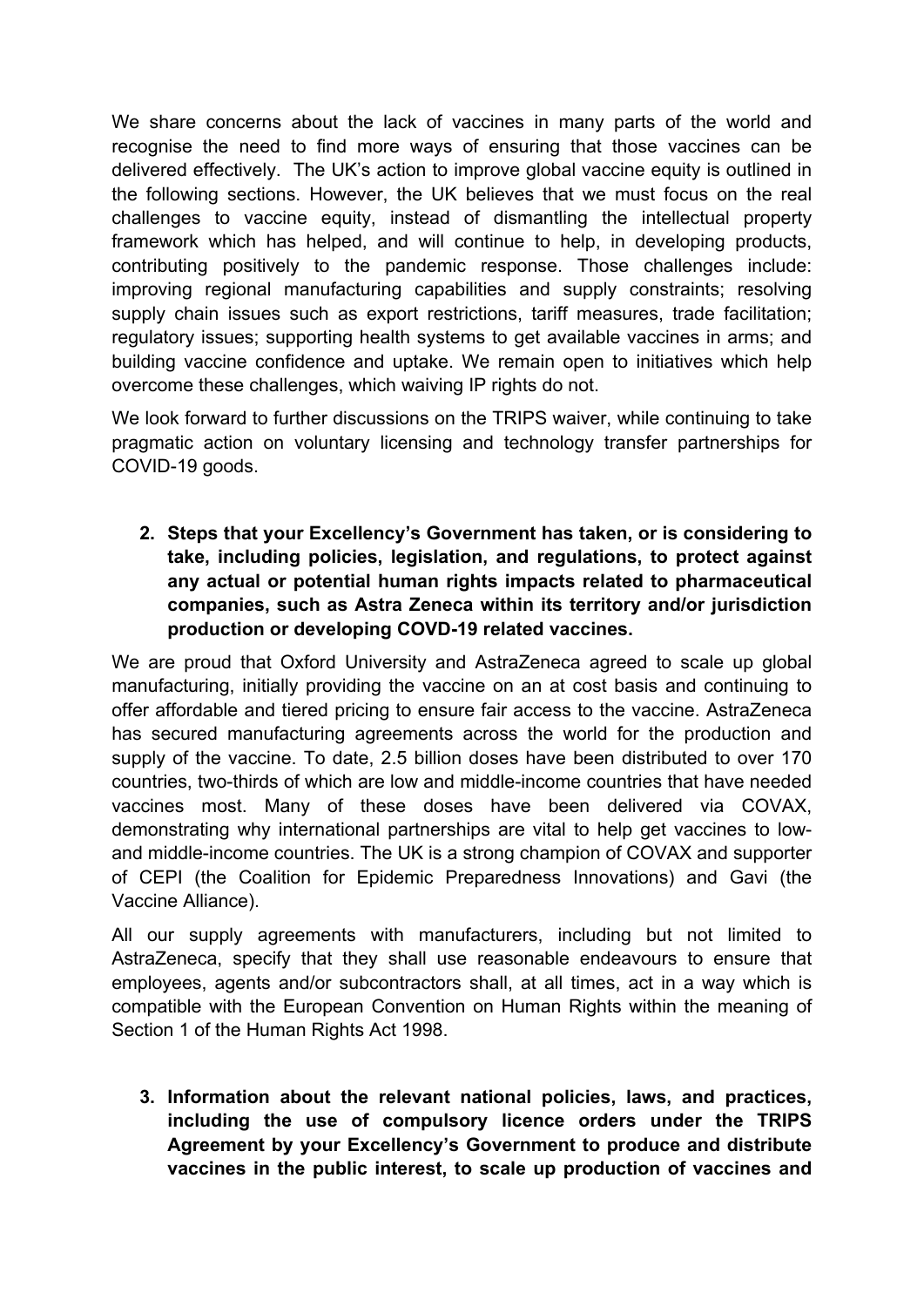## **treatments against COVID-19 and to open up more opportunities for dissemination to <sup>a</sup> larger number of the population.**

The UK is compliant with the flexibilities outlined in the TRIPS Agreement with regard to Use Without Authorization of the Right Holder. UK law (Patents Act 1977) contains provisions on compulsory licensing and Crown use and details the processes to invoke them. These provisions would enable the compulsory licensing or Crown use of <sup>a</sup> therapeutic drug or vaccine (including in health emergencies such as pandemics), if the government decided this was necessary.

The right to use of compulsory licensing is supported by the UK as <sup>a</sup> legitimate tool to access pharmaceutical products as per our commitment to the 2001 Doha Declaration on Public Health. Throughout this pandemic, the UK has continually encouraged WTO Members to use TRIPS flexibilities, where necessary, to achieve their public health policy objectives. At TRIPS Council we have frequently asked Members, who have noted challenges they experience using compulsory licensing, to share specific areas they think could be streamlined to facilitate use of TRIPS flexibilities. We remain committed to having such conversations.

While we support use of compulsory licensing, we believe that voluntary licences are <sup>a</sup> preferable approach to allow other manufacturers to produce <sup>a</sup> patented product. They are more likely to benefit from the knowledge exchange, create lasting beneficial relationships, and are more likely to achieve successful manufacturing of <sup>a</sup> product. The use of voluntary licences also incentivises the creation and commercialisation of new medicines, such as life-changing vaccines, to deal with future pandemics and other health emergencies. We have and continue to encourage industry to keep on with this type of collaborative approach and are working to facilitate more partnerships. Working with commercial partners within the existing international IP system is the most effective way to make use of global capacity to produce life-saving medicines at pace.

More generally, the COVID-19 crisis has taught us that resilient, robust, and diversified supply chains operating in <sup>a</sup> predictable trading environment are very important to effectively address public health emergencies. This global health crisis requires <sup>a</sup> coordinated global response, where trade policy has <sup>a</sup> big part to play.

We have supported previous statements, such as the G20 Trade and Investment Minister'<sup>s</sup> statement in October 2021 and May 2020 which had commitments to facilitate international trade in light of the pandemic. We are pleased to see that others share our commitment to open and transparent trade. The UK used its G7 presidency to show leadership and build on international collaboration to date, including the work of the Ottawa Group.

The UK is <sup>a</sup> proud co-sponsor of the Ottawa Group'<sup>s</sup> Trade and Health Initiative (TAHI). TAHI, which was fully endorsed by all members of the Ottawa Group on November 23, 2020, was first presented as <sup>a</sup> Communication on Trade and Health to the WTO General Council in December 2020. We welcome the broad sponsorship that the TAHI has now attracted, and support efforts to continue to build participation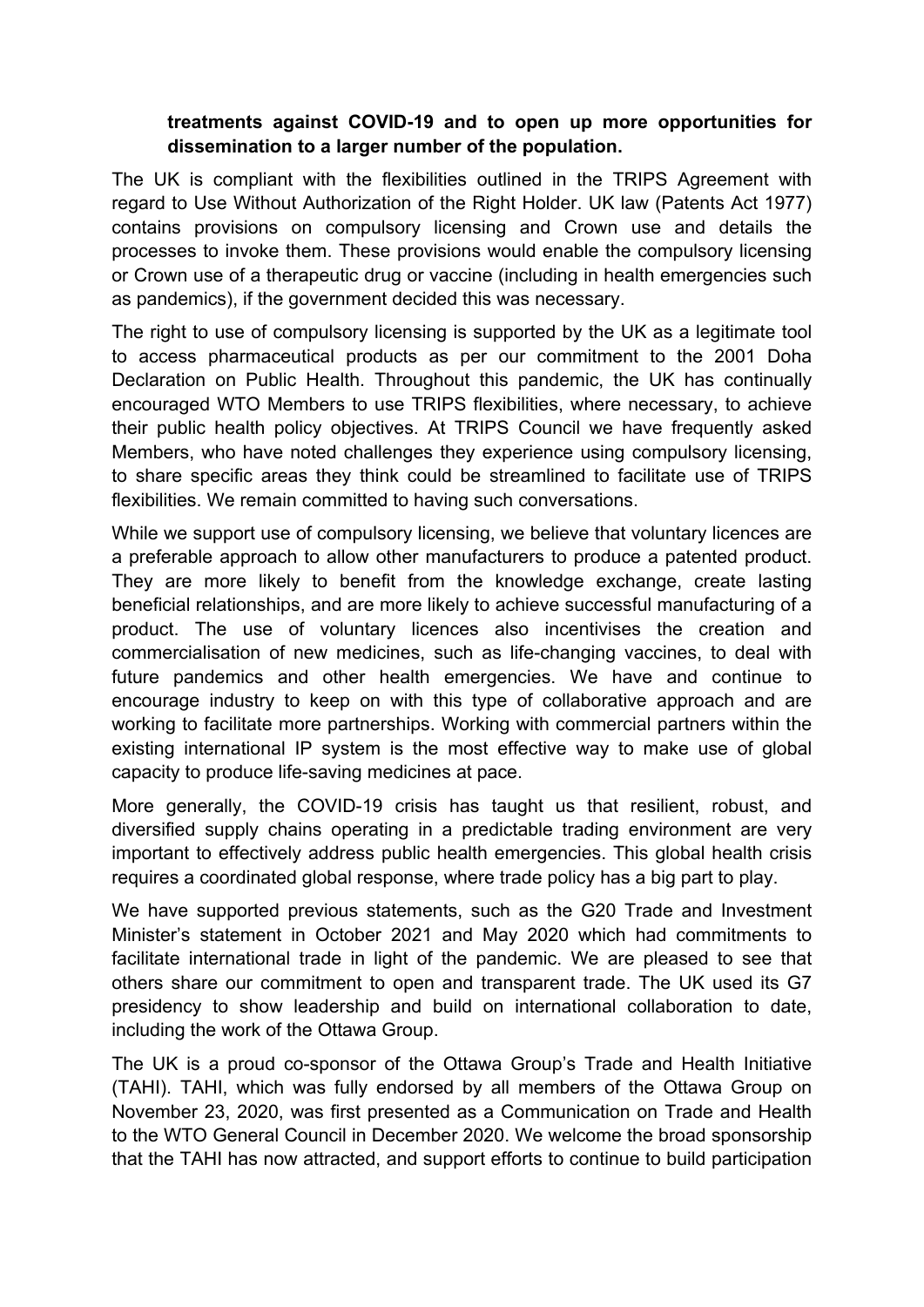from across the WTO as the world continues to grapple with the COVID-19 pandemic.

The Initiative calls on WTO Members to implement trade-facilitating measures for essential medical goods in the areas of customs, services, and technical regulations; limit the use of export restrictions; temporarily remove or reduce tariffs; and improve transparency. It also calls for further cooperation among all WTO Members, and between the WTO and other international organisations and the private sector to support the production and distribution of essential medical goods, including vaccines. The UK underpinned its support for TAHI by unilaterally announcing tariff suspensions on COVID-19 critical goods and additional disciplines on the use of export restrictions.

TAHI focuses on the current pandemic, but with the knowledge we now have on the importance of access to COVID-19 critical products and vaccines, we must also consider creating <sup>a</sup> proper home for the Trade and Health agenda at the WTO and as part of that are exploring what permanent measures we can take to support future pandemic preparedness.

**4. The ways in which your Excellency'<sup>s</sup> Government supports efforts for international economic and scientific cooperation and international solidarity to avoid vaccine hoarding and to ensure global vaccine procurement and distribution, to provide financial and technical assistance to governments of low- and middle-income countries to address the human rights consequences of the current crisis.**

HM Government recognises the many challenges faced by all, in relation with the COVID-19 pandemic. It is vital that low-and-middle-income countries have access to vaccines because vaccines save lives and reduce the risk of serious illness. The UK is committed to help bring the acute phase of the pandemic to an end and is supporting vaccine access globally through the COVAX Facility. We are among the largest donors to COVAX'<sup>s</sup> Advance Market Commitment, committing £548 million. This support has helped COVAX deliver over one billion doses globally, with more to come in 2022.

Under the UK'<sup>s</sup> Presidency, G7 Leaders have committed to working together to vaccinate the world in 2022. This includes a commitment to share at least 870 million doses by June 2022. This includes 100 million doses from the UK of which 80% of UK vaccine donations will go through COVAX, enabling them to accelerate support to those countries identified as most in need of additional vaccines. The UK is working closely with international partners to deliver this ambitious goal. This includes efforts to increase vaccine supply, strengthen downstream delivery and develop more sustainable approaches to financing vaccines.

The UK has championed the 100 Days Mission to protect the world from future pandemics, through accelerating the time to develop and deploy diagnostics, therapeutics and vaccines. The Mission is an advisory report to the G7, and the G7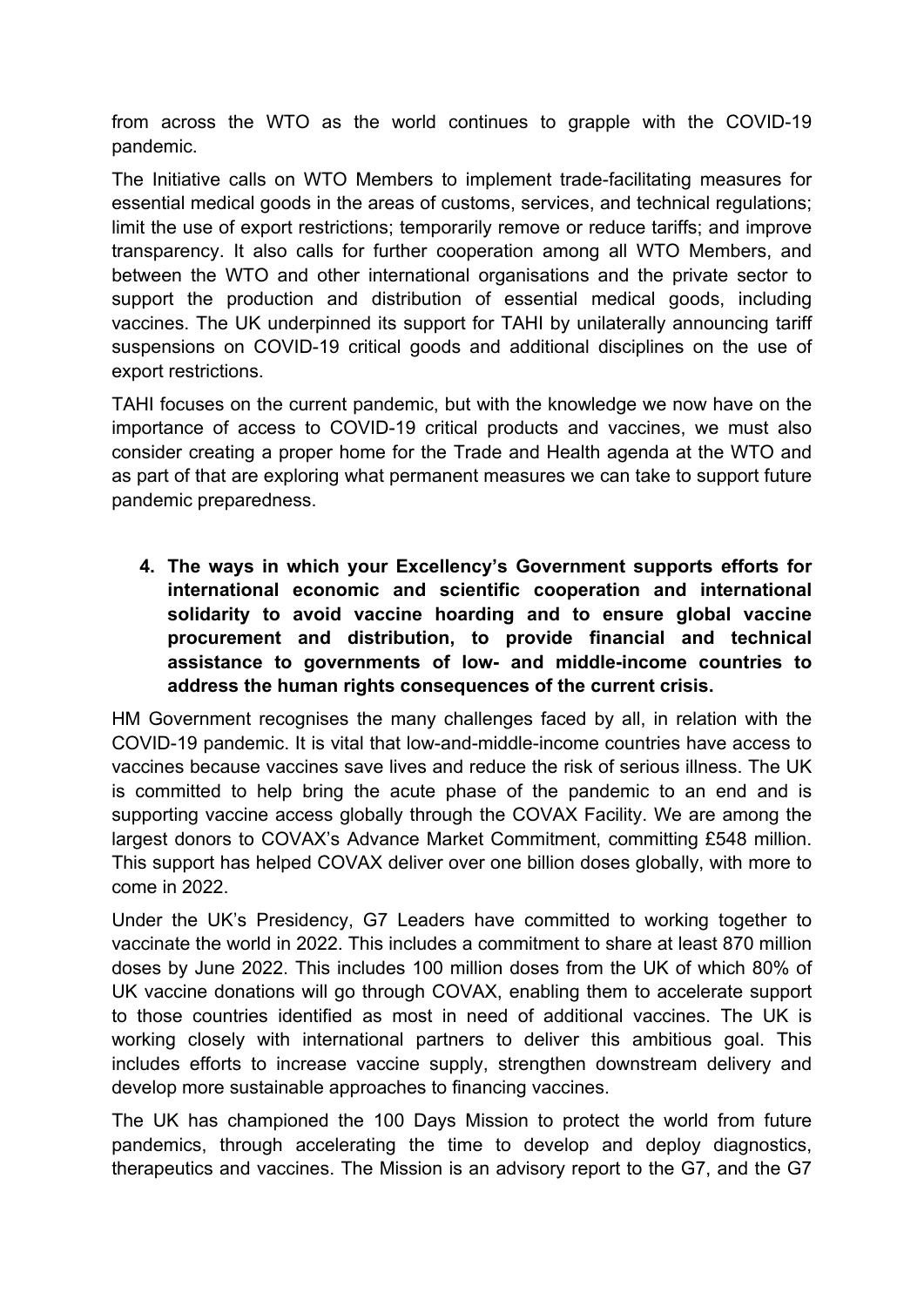Chief Scientific Advisers (CSAs) recently published the first independent [Implementation](https://www.gov.uk/government/publications/100-days-mission-first-implementation-report) Report, summarising progress to date and proposed implementation plans to achieve the Mission. A key priority for the G7 CSAs in 2022 is to apply innovations in 'programmable' vaccine and therapeutic platform technologies (e.g., mRNA, viral vector) to COVID-19 variants and to wider endemic diseases, including to support technology transfer and strengthen global manufacturing capacity, and equitable access is at the heart of the Mission.

We are working through the governing boards to ensure Gavi and World Bank funding available for in-country delivery is approved and disbursed in <sup>a</sup> timely manner. We are working with COVAX, technical partners (WHO, UNICEF), bilateral programmes and the FCDO diplomatic network to tackle bottlenecks that can be addressed through focused funding, equipment or technical assistance available through COVAX, the World Bank and others. COVID-19 vaccines donated through COVAX are administered by Gavi and their Alliance partners, who work with governments to ensure robust and transparent distribution and reporting plans are in place to ensure priority groups are reached. For UK bilateral donations, we have sought assurances from recipients that they have the capacity to roll-out doses in line with National Deployment and Vaccination Plans.

The UK is <sup>a</sup> responsible global customer, only procuring doses that we need. By design, the UK does not hold <sup>a</sup> stockpile of COVID-19 vaccines. The UK manages our vaccine supply so that all procured doses are either used rapidly by our domestic programme, allowing all those eligible the opportunity to be vaccinated as soon as possible, or shared internationally. We continue to ensure any vaccine that the UK does not need is reallocated to others wherever possible and as soon as possible. This enables the UK to better manage vaccine supply with our future need. This careful management of vaccine supply benefits both us and others.

In March 2022, CEPI hosted its Replenishment Conference in partnership with the UK Government. CEPI has been <sup>a</sup> vital organisation in the response to COVID-19, creating one of the world'<sup>s</sup> largest and most diverse portfolios of COVID-19 vaccines (including the Oxford/AstraZeneca, Moderna and Novavax vaccines), and cocreating COVAX. CEPI is aiming to raise \$3.5bn to support its new 5-year strategy (CEPI 2.0) to reduce the risk and impact of future epidemics and pandemics. Through CEPI we can strengthen the world'<sup>s</sup> defences against COVID-19 by urgently addressing the critical remaining COVID-19 vaccine R&D gaps, including the immediate threat of variants, and reduce the risk of future epidemics and pandemics, potentially preventing millions of deaths and trillions of dollars in economic damage. Participants at the Conference made political and financial commitments to support CEPI, galvanising action on pandemic preparedness, and raising <sup>a</sup> significant down-payment for CEPI'<sup>s</sup> new five-year plan. US\$1.535 billion was raised on the day, which met our internal HMG target. This will fund collaborative work to save millions of lives and prevent trillions of pounds in economic damage. Furthermore, at the Conference the UK, CEPI and Life Sciences Industry Associations issued <sup>a</sup> joint statement formalising our commitment to the 100